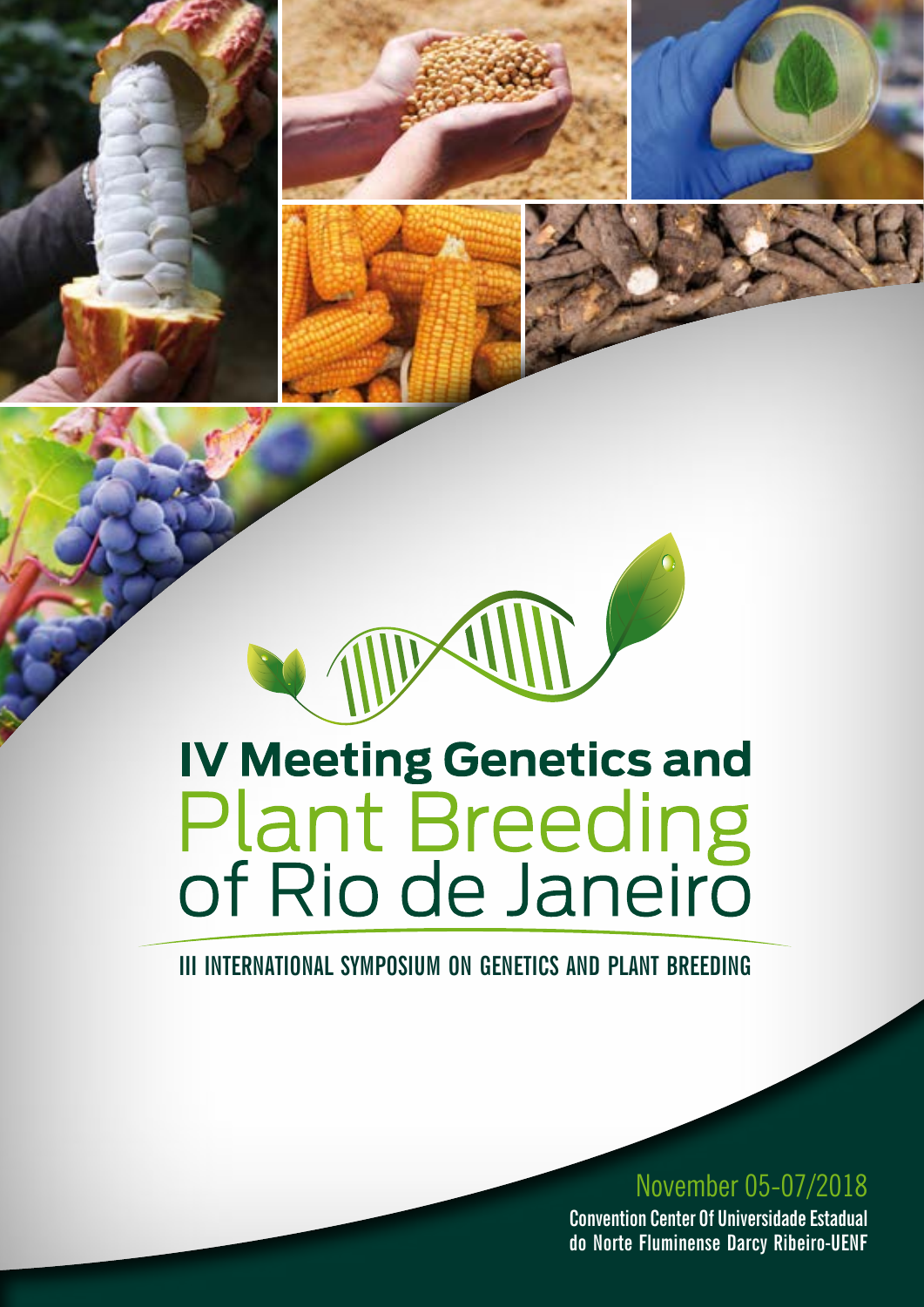# **SCHEDULE**

| <b>MOVEMBER 05, 2018</b> |  |
|--------------------------|--|
|                          |  |

#### **MORNING**

| $8:00 - 9:00$ am   | Registration                                                                                                       |
|--------------------|--------------------------------------------------------------------------------------------------------------------|
| $9:00 - 10:00$ am  | <b>Opening Session</b>                                                                                             |
| 10:00 - 10:30 am   | Coffee Break                                                                                                       |
| $10:30 - 11:30$ am | I ecture<br>"Soybean breeding in the genomic's era"<br>Speaker: PhD Steven J. Clough - USDA/University of Illinois |
| AFTERNOON          |                                                                                                                    |

**2:00 - 6:00 pm** Mini Course *"Molecular tools to facilitate disease resistance breeding."*  Speaker: PhD. Summaira Riaz - University of California - UC Davis

# **NOVEMBER 06, 2018**

### **MORNING**

| $8:00 - 12:00$ pm  | Mini Course<br>"Molecular tools to facilitate disease resistance breeding."<br>Speaker: PhD. Summaira Riaz - University of California - UC Davis                                                        |
|--------------------|---------------------------------------------------------------------------------------------------------------------------------------------------------------------------------------------------------|
| <b>AFTERNOON</b>   |                                                                                                                                                                                                         |
| $14:00 - 15:00$ pm | Lecture<br>"Using genotypic selection strategies to accelerate the<br>development of cassava varieties: the Embrapa's example"<br>Speaker: Dr. Eder Jorge de Oliveira - Embrapa Mandioca e Fruticultura |
| $15:00 - 16:00$ pm | Lecture<br>"Cacao breeding in Brazil: Strategies and Achievements"<br>Speaker: Dr. Uilson Lopes - Comissão Executiva<br>do Plano da Lavoura Cacaueira - CEPLAC                                          |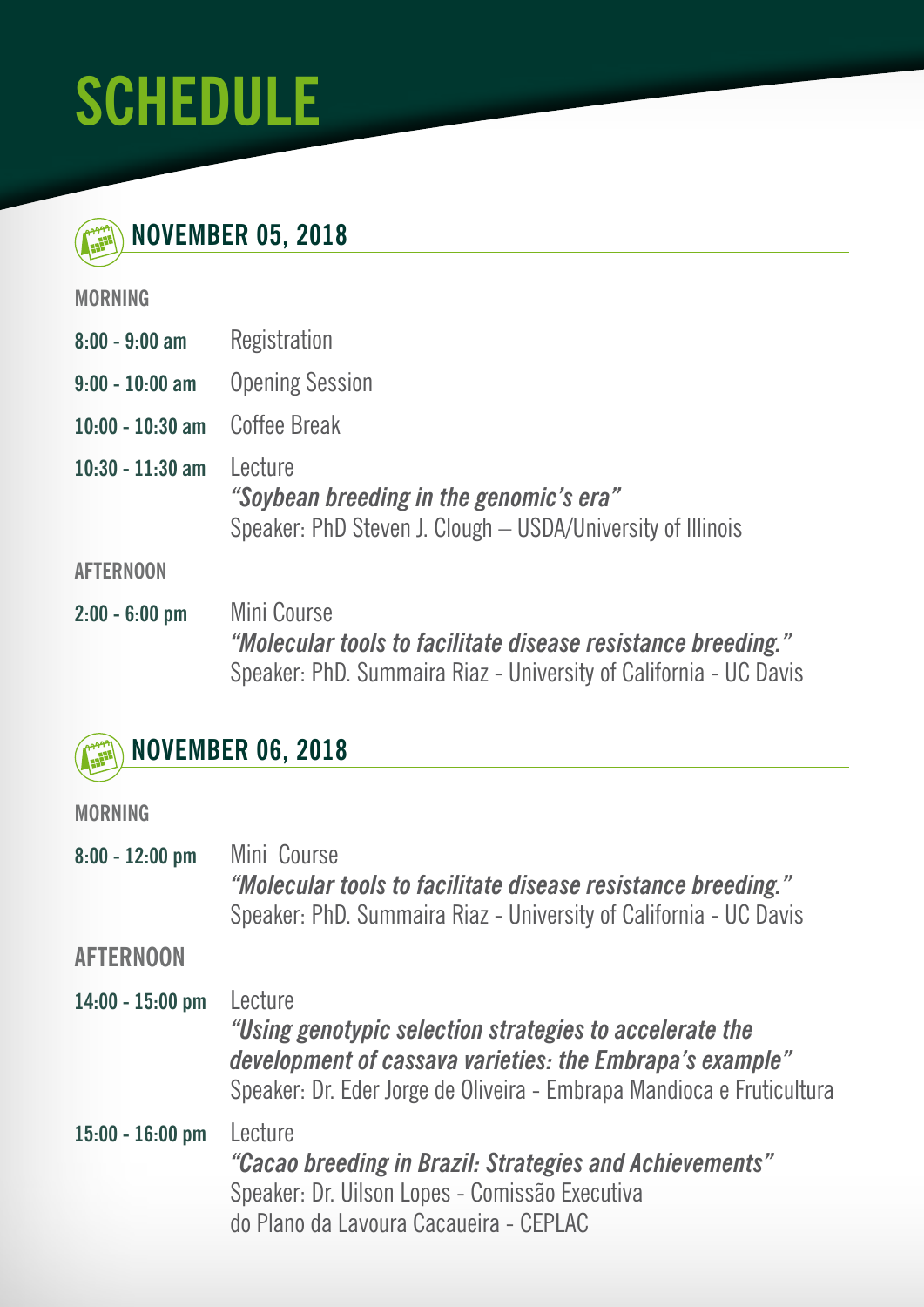**16:00 - 16:30 pm** Coffee break

**16:30 - 17:30 pm** Lecture *"Twenty years of public Capsicum breeding for disease resistance at UENF"* Speaker: Dr. Rosana Rodrigues - Universidade Estadual do Norte Fluminense Darcy Ribeiro - UENF

**17:30 - 18:30 pm** Posters Presentation



**MORNING**

| $8:00 - 12:00$ pm  | Mini Course<br>"Molecular tools to facilitate disease resistance breeding."<br>Speaker: PhD. Summaira Riaz - University of California - UC Davis                                                                                                   |
|--------------------|----------------------------------------------------------------------------------------------------------------------------------------------------------------------------------------------------------------------------------------------------|
| <b>AFTERNOON</b>   |                                                                                                                                                                                                                                                    |
| $14:00 - 15:00$ pm | Lecture<br>"Challenges for the management and control of<br>plant viruses: understanding to combat"<br>Speaker: Dr. Marcelo Eiras - Instituto Biológico - SP                                                                                       |
| $15:00 - 16:00$ pm | Lecture<br>"Grape breeding for disease resistance: above and below ground"<br>Speaker: PhD. Summaira Riaz - University of California - UC Davis                                                                                                    |
| $16:00 - 16:30$ pm | Coffee break                                                                                                                                                                                                                                       |
| $16:30 - 17:00$ pm | Lecture<br>"Rio Norte Sementes - Local seed company"<br>in association with UENF"<br>Speaker: Dr. Alexandre Pio Viana - Universidade Estadual<br>do Norte Fluminense Darcy Ribeiro - UENF                                                          |
| 17:00 - 17:30 pm   | Lecture<br><b>Functional Plant Breeding Journal - A new journal for breeders"</b><br>Speaker: Dr. Antônio Teixeira do Amaral Júnior - Universidade<br>Estadual do Norte Fluminense Darcy Ribeiro - UENF<br>17:30 - 18:30 pm - Posters Presentation |
|                    |                                                                                                                                                                                                                                                    |